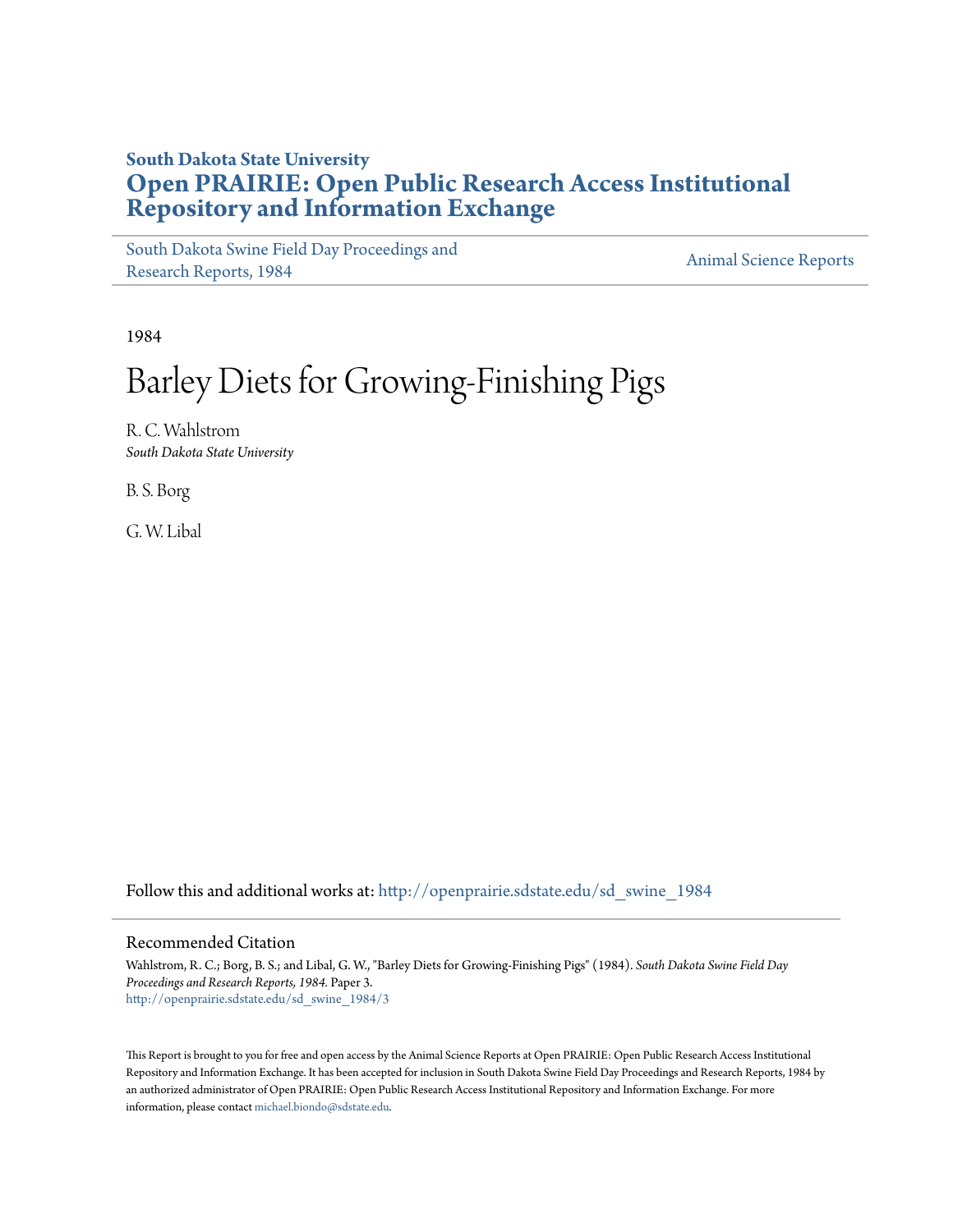

Barley is an important feed ingredient that may be used as an alternative for corn in swine diets. It is higher in protein<br>and the amino acid lysine than is corn. But. it also contains and the amino acid lysine than is corn. But, it also contains<br>less energy than corn and thus diets based on barley as the less energy than corn and thus diets based on barley as the<br>grain source are less efficient than corn based diets. It has source are less efficient than corn based diets. It has<br>een suggested that hogs fed barley diets do not vield as also been suggested that hogs fed barley diets do not yield well as those fed corn diets. The objectives of this experiment were to determine the effect of lysine and fat supplementation to barley based diets and to compare these diets with corn based diets. A further objective was to determine the effect barley diets on carcass characteristics and dressing percentage.

#### Experimental Procedure

Ninety-six Landrace x Large White crossbred pigs were randomly allotted to four replications of six dietary treatments on the basis of litter, weight and sex. The pigs averaged about 59 lb initially and were grouped four per pen in a slotted floor, enclosed confinement building. The basal diets were formulated<br>to contain .75% lysine during the grower period (59-125 lb) and to contain .75% lysine during the grower period  $(59-125)$  lb) .62% lysine during the finishing period (125-220 lb). Compositions of the diets fed to the six treatment groups are shown in Tables 1 and 2. Experimental treatments were as follows:

- 1. Corn-soy diet (.75% lysine to 125 lb and .62% lysine 125 to 220 lb)
- 2. Barley-soy diet (equal lysine to treatment 1)<br>3. Barley-soy diet plus .05% L-lysine
- 3. Barley-soy diet plus .05% L-lysine
- 4. Barley-soy diet plus 2.5% fat
- 5. Barley-soy diet plus .05% lysine and 2.5% fat
- Corn-soy diet plus 2.5% fat

The experiment was terminated when pig weights within a replicate averaged approximately 220 lb. The three heaviest pigs in each pen were slaughtered at the Swift Packing Plant in Huron, South Dakota. Dressing percentage, carcass backfat and percent lean in the carcass were determined.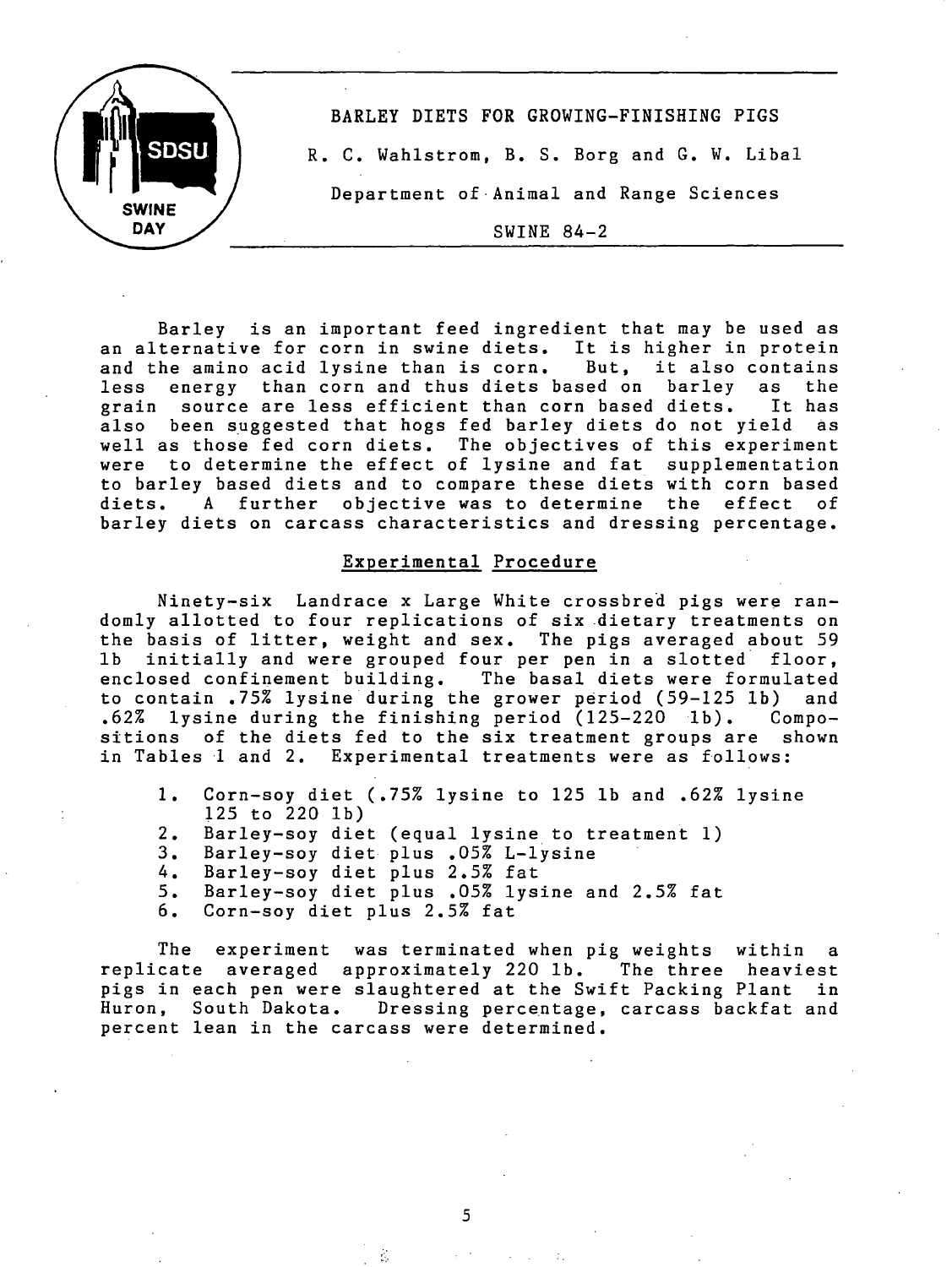| Grain<br>Lysine $(.05%)$<br>Fat $(2.5\%)$                                                   | Corn                                       | Barley                                 | Barley Barley Barley<br>$+$           | $+$                                            | $+$<br>$\div$                                               | Corn<br>$\ddot{+}$                   |
|---------------------------------------------------------------------------------------------|--------------------------------------------|----------------------------------------|---------------------------------------|------------------------------------------------|-------------------------------------------------------------|--------------------------------------|
| Corn<br>Barley                                                                              | 78.77                                      |                                        | 83.02 82.96                           | 80.12                                          | 80.06                                                       | 75.97                                |
| Soybean meal,<br>44%<br>Animal fat                                                          | 18.8                                       |                                        | $14.7$ $14.7$ $15.1$                  | 2.5                                            | 15.1<br>2.5                                                 | 19.1<br>2.5                          |
| Dicalcium phos-<br>phate<br>Limestone<br>Salt, white<br>Premix <sup>a</sup><br>L-lysine HC1 | 1.4<br>.6 <sub>5</sub><br>$\cdot$ 3<br>.13 | 1.1<br>.75<br>$\cdot$ 3 $\cdot$<br>.13 | 1.1<br>.75<br>$\cdot$ 3<br>.13<br>.06 | 1.15<br>$\cdot$ 7<br>$\cdot$ 3<br>.13<br>$- -$ | 1.15<br>$\begin{array}{c} 7 \\ 3 \end{array}$<br>.13<br>.06 | 1.4<br>$\cdot 6$<br>$\cdot$ 3<br>.13 |

Table 1. Composition of Experimental Diets to 125 lb (%)

a

Supplied the following per lb of diet: vitamin A, 1500 IU; vitamin D, 150 IU; vitamin E, 5 IU; vitamin K, 1 mg; riboflavin, 1.5 mg; pantothenic acid, 6 mg; niacin, 8 mg; vitamin B<sub>12</sub>, 6<br>mcg; chlortetracycline, 25 mg; zinc, 100 ppm; iron, 75 ppm; copper, 7.5 ppm; manganese, 25 ppm; iodine, .175 ppm and selenium .1 ppm.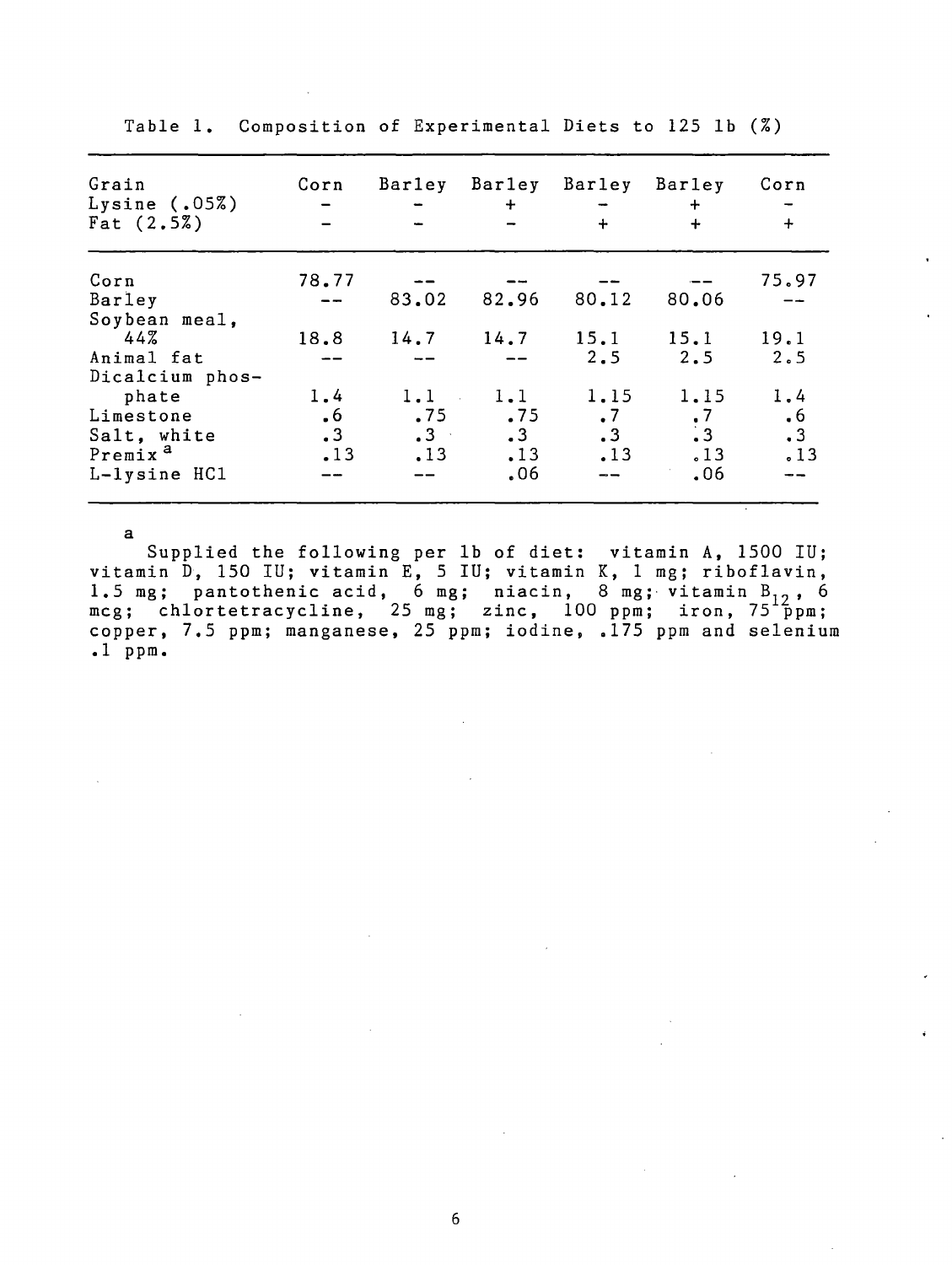| Grain<br>Lysine $(.05%)$<br>Fat $(2.5\%)$ | Corn<br>$ -$ | Barley          | $\ddot{+}$ | Barley Barley Barley<br>$\div$ | $\ddot{}$<br>$+$ | Corn<br>$+$ |
|-------------------------------------------|--------------|-----------------|------------|--------------------------------|------------------|-------------|
| Corn                                      | 83.97        |                 |            |                                |                  | 81.27       |
| Barley                                    |              | 88.52           | 88.46      | 85.62                          | 85.56            |             |
| Soybean meal,                             |              |                 |            |                                |                  |             |
| 44%                                       | 13.9         | 9.5             | 9.5        | 9.9                            | 9.9              | 14.1        |
| Animal fat                                |              |                 |            | 2.5                            | 2.5              | 2.5         |
| Dicalcium phos-                           |              |                 |            |                                |                  |             |
| phate                                     | 1,05         | .75             | .75        | $\cdot$ 8                      | .8 <sub>•</sub>  | 1.05        |
| Limestone                                 | .65          | .8 <sub>1</sub> | $\cdot$ 8  | .75                            | .75              | .65         |
| Salt, white                               | .3           | $\cdot$ 3       | .3         | $\cdot$ 3                      | $\cdot$ 3        | $\cdot$ 3   |
| 'Premix <sup>a</sup>                      | .13          | .13             | .13        | .13                            | .13              | .13         |
| L-lysine HC1                              |              |                 | .06        |                                | .06              |             |

Table 2. Composition of Experimental Diets, 125-220 lb (%)

Supplied the following per lb of diet: vitamin A, 1500 IU; vitamin D, 150 IU; vitamin E, 5 IU; vitamin K, 1 mg; riboflavin, 1.5 mg; pantothenic acid,  $6$  mg; niacin, 8 mg; vitamin  $B_{12}$ , 6 mcg; chlortetracycline, 25 mg; zinc 100 ppm; iron, 75 ppm; copper, 7.5 ppm; manganese, 25 ppm; iodine, 175 ppm and selenium .1 ppm.

a

### Results

The pig performance dates are summarized in Table 3. Pigs fed corn as the cereal grain portion of their diets gained faster than those pigs fed the various barley diets during the grower and overall periods. Average daily gains during the finisher period (125 to 220 lb) were not significantly different. among treatments except for pigs fed the barley based diet without lysine or fat supplementation. These pigs gained less (P<.05) than pigs fed the barley diet supplemented with both lysine and fat or pigs fed the corn or corn plus fat diets.

Barley diets appeared to affect palatability during the first part of the experiment as pigs fed each of the barley based diets consumed less (P<.05) feed per day than pigs fed the corn diet. However, during the finisher period the barley diets were consumed as readily as the corn diet. Daily feed consumption did not differ significantly among treatments over the total experiment.

The addition of fat to the corn based diet resulted in an improved feed efficiency. Feed/gain was not significantly different among the other five dietary treatments. Pigs fed the

7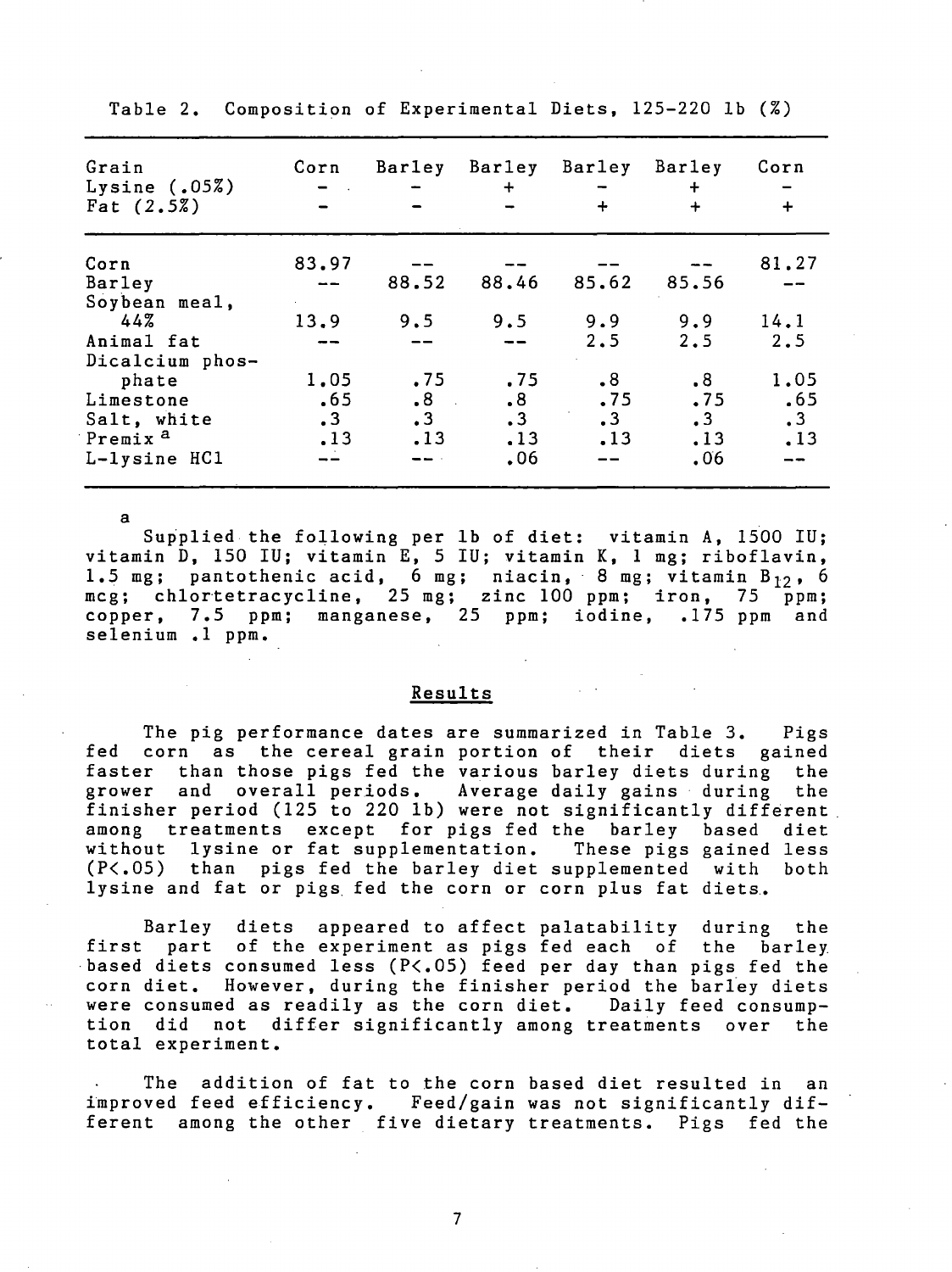three diets with added fat were more efficient than those fed these diets without fat during both the finisher and overall periods.

The last-rib backfat of carcasses from pigs fed the unsupplemented barley diet was 1.13 inches. This was significantly<br>less than the 1.31 inches of last-rib fat of pigs fed the fat less than the 1.31 inches of last-rib fat of pigs fed the fat<br>supplemented corn diet. Corresponding carcass backfat of supplemented corn diet. Corresponding carcass pigs receiving the other diets ranged from 1.17 inches for pigs fed barley plus lysine to 1.30 for those receiving the corn<br>based diet. Pigs fed the barley plus lysine diet had the Pigs fed the barley plus lysine diet had the highest percent of carcass lean  $(53.0\%)$  which was more  $(P<.05)$ than the 51.3% lean in carcasses from pigs fed the barley-fat and corn-fat diets. Carcass yield varied from 74.9% when pigs were fed the barley diet to 72.4% for those fed the barley-fat<br>diet  $(P<sub>0</sub>,05)$ . There were no significant differences in carcass There were no significant differences in carcass measurements due to grain source (barley or corn), lysine supplement or fat addition.

#### **Summary**

An experiment was conducted with 96 pigs to study the effect of supplemental lysine (.05%) and fat (2.5%) in barleysoybean meal diets and to compare barley and corn as grain sources.

Lower daily feed consumption of pigs fed barley diets during the grower (59 to 125 lb) period resulted in reduced daily gains for these pigs compared to pigs fed corn diets. Pigs appeared to adjust to the barley diets as feed consumption was not affected during the finishing period. However, pigs fed the corn diets also gained faster during the overall period. Feed efficiency was improved by the addition of 2.5% fat to the diets.

The main effects of grain source, lysine or fat supplementation did not affect carcass backfat, carcass lean or carcass yield.